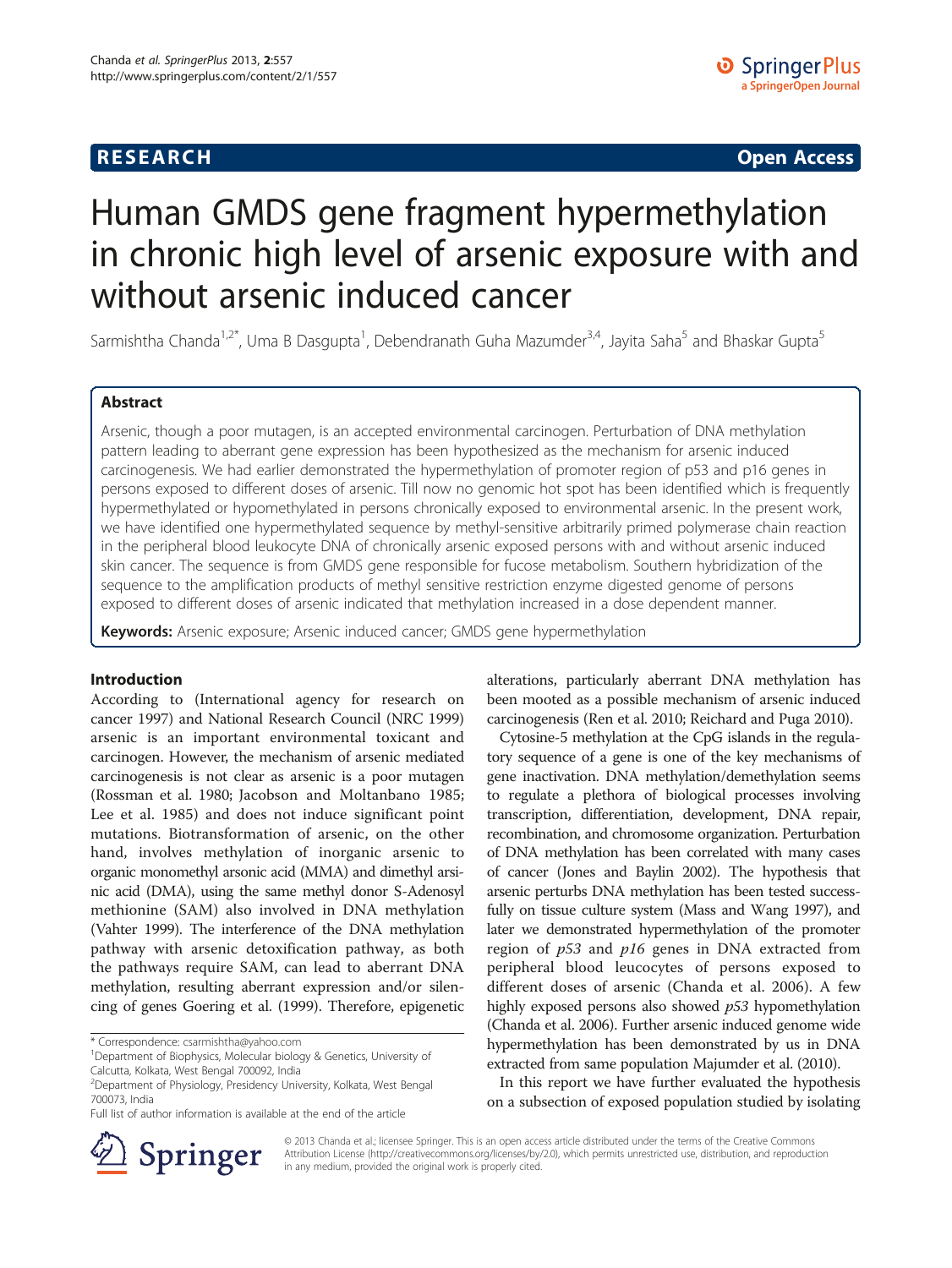hypermethylated sequence from genomic DNA of arsenic exposed persons by methyl sensitive arbitrarily primed polymerase chain reaction (MS-AP-PCR). Differentially methylalated fragments have been identified and isolated from chronically arsenic exposed people. 7 persons of arsenic induced skin cancer out of 16 (all the cancer patients were recruited from previous study, Chanda et al. [2006](#page-10-0)), have one common hypermethylated fragment of 565 bp (this was cloned and sequenced). The same sequence was also isolated from 3 chronically arsenic exposed persons out of 10 (all of these 10 subjects were recruited from previous study, Chanda et al. [2006](#page-10-0)). The sequence is then analysed by bioinformatic tools (NCBI BLAST) to indicate that the fragment is actually situated in the human GDP mannose 4–6 dehydratase gene (GMDS gene). Southern hybridization of this fragment to amplified products from methyl sensitive restriction enzyme digested genomic DNA of persons exposed to arsenic in drinking water indicated that the sequence is indeed hypermethylated. The product of the identified gene is involved in fucose metabolism and it is reported that deletion of this gene results in cancer progression (Thompson et al. [1992;](#page-11-0) Becker and Lowe [2003;](#page-10-0) Yuan et al. [2008\)](#page-11-0). Though have been found here in small proportion this hypermethylated fragment may be act as a potential target (probe) for detecting aberrant methylation in chronic high level of arsenic exposure.

# Materials and methods

#### Subject selection

Subjects of this study were the same set of our earlier study on arsenic induced DNA hypermethylation in  $p53$  and  $p16$ gene promoter region and are all residents of South & North 24 Parganas, West Bengal, India (Chanda et al. [2006\)](#page-10-0).

Criteria of diagnosis of arsenicosis and its severity are based on the parameters described earlier (GuhaMazumder et al. [1998;](#page-10-0) GuhaMazumder [2001](#page-10-0); Chanda et al. [2006](#page-10-0)). In this study only the subjects for  $p53$  gene promoter hypermethylation group of the previous study had been chosen. Participants had been divided into the five groups A, B, C, D according to the concentration of arsenic in their drinking water, i.e. 0–50, 51–250, 251–500, 501–1000 μg/l respectively as earlier and group E with 500–1100 μg/l of arsenic suffering from arsenic induced skin cancer. As the concentration of arsenic in group A is within the permissible limit according to WHO and Medical Council of India, it was considered as the unexposed control group (NRC [1999\)](#page-11-0). Initially the number of participants in each group was 24, 12, 18, 15 and 16 in A, B, C, D and E group respectively (Chanda et al. [2006](#page-10-0)). Among those, 11 subjects in group C, 10 subjects in group D and all the 16 subjects in group E were chosen for this study. All of the subjects chosen for MS-AP PCR have hypermethylated p53 promoter region compared to normal unexposed persons (Chanda et al. [2006](#page-10-0)). All of the subjects studied for MS-AP-PCR were compared to normal unexposed subjects treated in similar way. In this study 12 of the normal unexposed subjects were recruited from group A.

The initial studies on isolation of hyper/hypo methylated stretch of genomic DNA was performed with peripheral blood leukocyte DNA of highly arsenic exposed persons of group D and arsenic induced cancer group, E. Later, lower exposure group C was also evaluated for the presence of such hyper/hypomethylated gene fragments. Among 16 of the cancer patients (group E) studied, 7 had a hypermethylated DNA fragment of 565 nucleotide long sequence. Among 10 subjects of group D, 3 had that hypermethylated fragment. The fragment identified was from the participants of group D and group E but not from any lower exposure group. Although there is an overlap between group D and E in respect to the concentration of arsenic in water but the difference is one group have arsenic induced skin cancer with higher degree of skin manifestations (group E) while the other group (group D) is only characterized by higher degree of skin manifestations without cancer. The identified and isolated hypermethylated fragment was then sequenced. The sequence is from the intronic region of human GMDS gene situated in between exon 1 and 2. The southern hybridization studies of the identified fragment with DNA of 4 persons, taken 1 from each exposure group indicate that the sequence is indeed hypermethylated. Demographic data for this study population is described in detail (Table [1\)](#page-2-0). Once the fragment was identified and isolated from peripheral blood leukocyte DNA of arsenic induced cancer patients, the procedure was cross-checked using DNA samples isolated from cancer biopsy samples of the same patients. But it was not done in case of group D samples due to lack of biopsy tissues in those cases (as these are not arsenic induced cancer).

Written informed consent was obtained from all participants before drawing their blood. The name of the institute where human clinical studies were carried out is Institute of Post Graduate Medical Education and Research, Kolkata (IPGME&R), which is run by Govt. of West Bengal, a state government within the framework of Republic of India.

Molecular Biological and in silico experiments were carried out in University of Calcutta and Presidency University, Kolkata which are also run by Govt. of West Bengal. Ethical principles followed by the institute are guided by rules as formulated by Indian Council of Medical Research and these are in agreement with Helsinki declaration.

# Determination of Arsenic concentration in urine and water

Level of arsenic in drinking water and urine was determined by atomic absorption spectrophotometer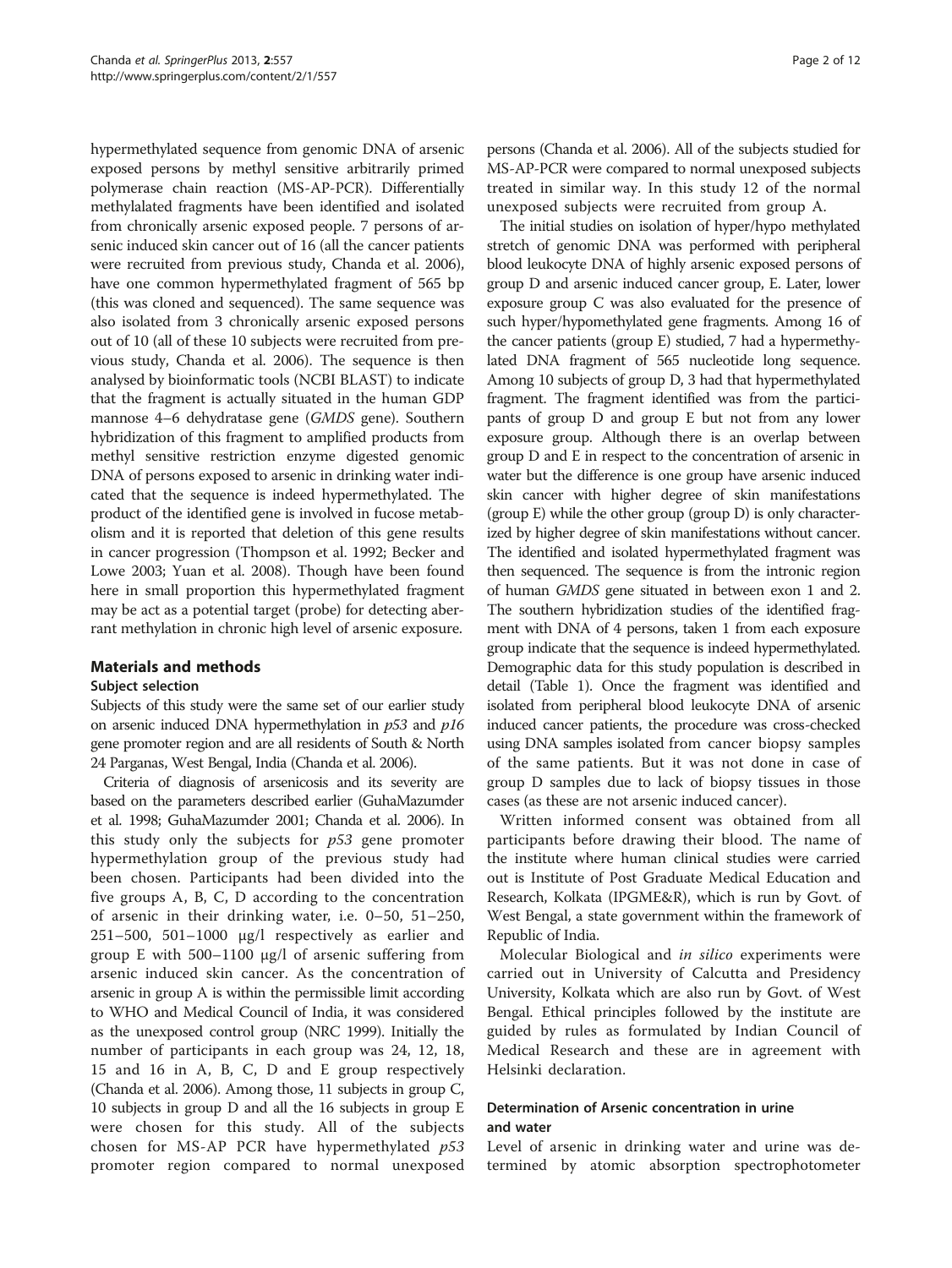| Age group                    | Sex         | Group A $(0-50 \mu g/l)$<br>p53 methylation     | Group C (250-500 μg/l)<br>p53 methylation             | Group D (501-1000 μg/l)<br>p53 methylation | Group E (500-1100 μg/l)<br>p53 methylation |
|------------------------------|-------------|-------------------------------------------------|-------------------------------------------------------|--------------------------------------------|--------------------------------------------|
| $<$ 20 years                 | Male        | $N = 2$ ; 0.08, 0.19                            | $N = 2$ ; 1.34, 1.62                                  |                                            |                                            |
|                              | Female      |                                                 | $N = 2$ ; 1.50, 1.45                                  |                                            |                                            |
| $21-40$ years                | Male        |                                                 | $N = 3$ ; 0.03, 0.23, 0.15 $N = 3$ ; 1.50, 2.78, 5.00 | $N = 4$ ; 1.95, 2.04, 4.3 2.46             | $N = 3$ ; 0.85, 1.09, 1.32                 |
|                              | Female      | $N = 1$ ; 0.15                                  |                                                       | $N = 1$ ; 2.56                             | $N = 3$ ; 1.00, 1.62, 1.09                 |
| 41-60 years                  | Male        | $N = 3;0.18, 0.27, 0.27$                        | $N = 2$ ; 1.56, 2.4                                   | $N = 2$ ; 2.85, 4.46                       | $N = 4$ ; 1.42, 3.08, 2.09, 2.09           |
|                              | Female      | $N = 3$ ; 0.08, 0.09, 0.32 $N = 2$ ; 1.95, 4.66 |                                                       | $N = 2$ 4.45, 2.7                          | $N = 1$ ; 2.55                             |
| >60 years                    | Male        |                                                 |                                                       | $N = 1$ ; 2.15                             | $N = 4$ ; 2.20, 2.23, 1.62, 1.60           |
|                              | Female      |                                                 |                                                       |                                            | $N = 1$ ; 2.11                             |
| Smoking status               | Smoker      | 8                                               | 9                                                     | 7                                          | 11                                         |
|                              | Nonsmoker 4 |                                                 | 2                                                     | 3                                          | 5                                          |
|                              | Exsmoker    |                                                 |                                                       |                                            |                                            |
| Avarage duration of exposure |             | 11.5 years                                      | 15 years                                              | 10 years                                   | 17 years                                   |
| Total number of samples      | 47/M        | 12                                              | 11                                                    | 10                                         | 16                                         |

<span id="page-2-0"></span>Table 1 Demographic data of study subjects taken from different arsenic exposure groups

Note: numerical values in each cell indicate the degree of p53 methylation for individual study subjects recruited in the study.

with hydride generation system (AAS) Atallah and Kalman ([1991\)](#page-10-0).

#### DNA isolation from blood

DNA was extracted from whole blood by conventional chloroform extraction method using 0.01% SDS and Proteinase K (0.1 mg/ml) (Miller et al. [1998](#page-11-0)).

#### DNA isolation from tissue

DNA was extracted from cancer biopsy tissue samples by conventional phenol-chloroform (1: 1, v/v) extraction method and then by chloroform extraction followed by salting out using 0.01% SDS and Proteinase K (0.1 mg/ml) (Miller et al. [1998\)](#page-11-0).

# p53 methylation status analysis

The p53 tumor suppressor gene methylation status was analyzed in each subject by the method described earlier (Chanda et al. [2006](#page-10-0)).

# Determination of clinical symptom score

Each subject was assigned a clinical symptom score which reflects the severity of his/her skin manifestations. Both pigmentation and keratosis were graded as 1,2 or 3, depending on the level and severity of symptoms. Sum of the two was clinical symptom score, so that a person can have maximum score of 6. Control subjects have no pigmentation and keratosis and therefore have a clinical symptom score 0. The detail structure of the scoring system for pigmentation and keratosis is given in Table [2.](#page-3-0)

# Restriction enzyme digestion for arbitrarily primed PCR

Concentration and quality of isolated genomic DNA was determined UV–vis spectrophotometer (OD 260/280 >1.8). 300 ng of total genomic DNA isolated from persons, unexposed/exposed to arsenic through drinking water, was digested with 5 units of RsaI and 5units of HpaII restriction enzyme at 37°C overnight. HpaII is a methylation sensitive isoshizomer of MspI whose recognition sequence is CCGG. A sequence hypermethylated at this site would not be digested, whereas the unmethylated DNA would. The persons taken for MS-AP-PCR were from higher exposure groups of arsenic (251–500 μg/l, i.e. group C; 500–1000 μg/l, i.e. group D; and arsenic induced cancer group, E, with an exposure level of 500–1100 μg/l) and all have hypermethylated  $p53$  promoter. Out of 18 in group C, 11 subjects were taken for MS-AP-PCR. All have hypermethylated p53 promoter region. In group D only 10 samples were chosen with hypermethylated  $p53$  promoter having a median value of 2.63. In group E all the 16 samples were studied with  $p53$  promoter hypermethylation with a median value of 1.62. The median value for  $p53$ methylation in group A (unexposed control group) was 0.26 which is treated here as a basal value for normal unexposed persons (Chanda et al. [2006\)](#page-10-0). Demographic data and p53 methylation values for subjects included in this study are presented in Table 1.

#### Methyl sensitive arbitrarily primed PCR (MS-AP- PCR)

When RsaI + HpaII digested DNA was used as template in MS-AP-PCR using random primers that target CG-rich DNA sequences (Zhong and Mass [2001](#page-11-0)), a series of amplified products were observed. Of these, a band present in PCR products of arsenic exposed DNA but absent in PCR products of similarly digested unexposed DNA represents the region of hypermethylation (Zhong and Mass [2001\)](#page-11-0). We used 3 different primers. Amongst these primers, OPN Hind12 (5'-AGCTTCTCCCTC-3')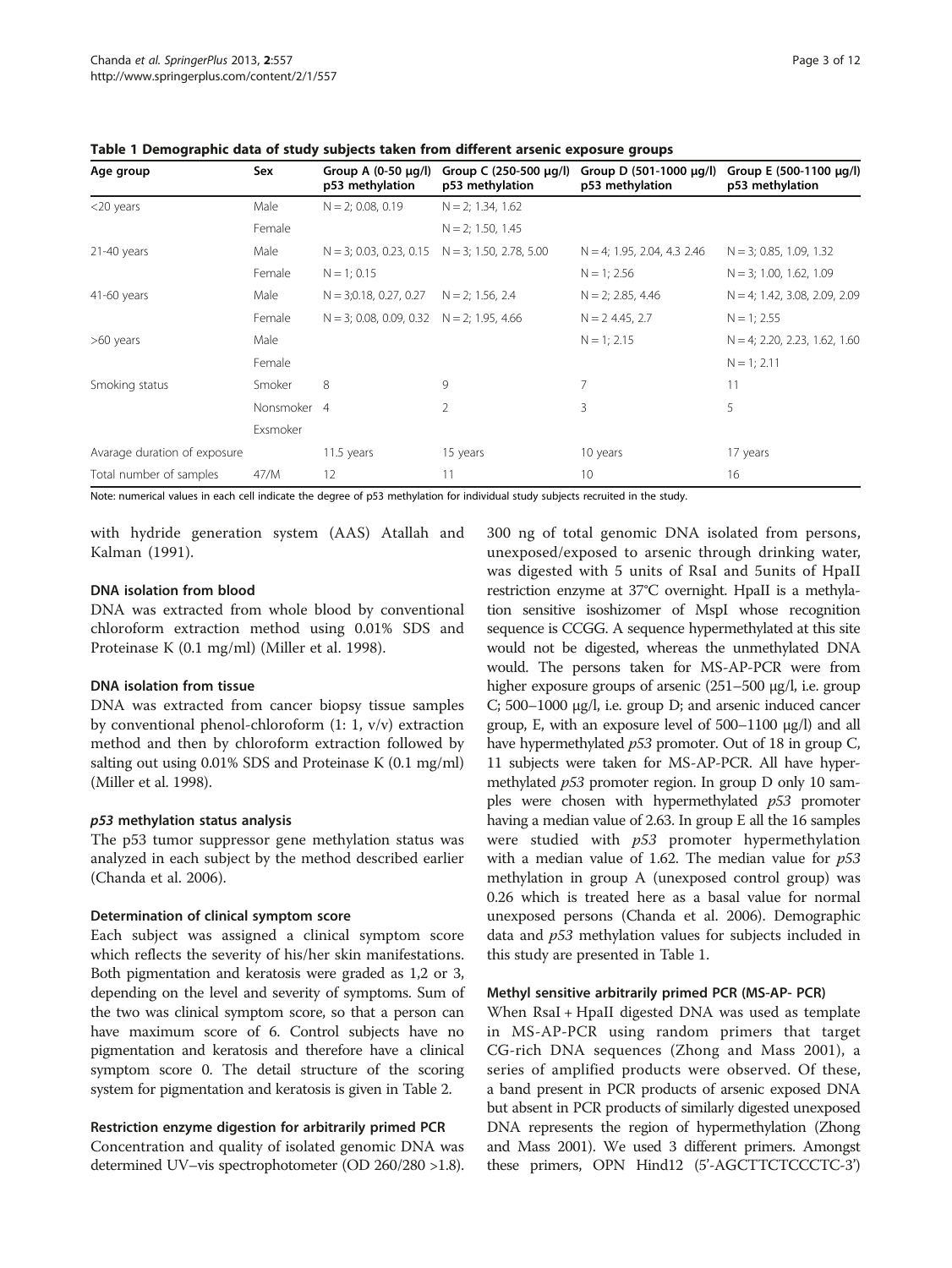<span id="page-3-0"></span>

| Pigmentation                                                      |                                                                                          |                                                                                                                                                |  |  |  |
|-------------------------------------------------------------------|------------------------------------------------------------------------------------------|------------------------------------------------------------------------------------------------------------------------------------------------|--|--|--|
| Mild 1                                                            | Moderate score $= 2$                                                                     | Severe $score = 3$                                                                                                                             |  |  |  |
| Defuse Melanosis, Mild Spotty pigmentation,<br>Leucomelanosis     | Moderate Spotty pigmentation                                                             | Blotchy Pigmentation, Pigmentation of under<br>surface of tonque, buccal mucosa                                                                |  |  |  |
| Keratosis                                                         |                                                                                          |                                                                                                                                                |  |  |  |
| Mild Score $= 1$                                                  | Moderate score $= 2$                                                                     | Severe $score = 3$                                                                                                                             |  |  |  |
| Slight thickening, or minute papules (<2 cm)<br>in palm and soles | Multiple raised keratosis papules (2 to 5 cm)<br>in palm & soles with diffuse thickening | Diffuse severe thickening, large discreet or<br>confluent keratotic elevations (>5 cm), palm<br>and soles (also dorsum of extremely and trunk) |  |  |  |

The underlined data represents the clinical symptom score.

gave one common hypermethylated fragment in arsenic induced cancer patients and in highly arsenic exposed persons when subjected to PCR amplification. The concentration of OPN Hind 12 in the PCR reaction mixture was 0.5μM. The PCR protocol was initial denaturation at 94°C for 5 minutes, 35 cycles at 94°C for 1 min, 40°C for 1 min, 72°C for 2 min, followed by 10 min at 72°C.

#### Isolation of candidate bands

The PCR products from DNA of arsenic exposed persons were compared with PCR products from control DNA. The band, which appears only in the exposed DNA but not in unexposed DNA was supposed to be region of hypermethylation. Similarly, band which appears only in the unexposed control but not in the exposed DNA indicated the site of hypomethylation in the DNA of exposed persons. Such a region of hypermethylation from chronically high arsenic exposed people with and without arsenic induced cancer was identified. The ethidium bromide stained PCR amplified DNA band was then excised from the gel by a scalpel and recovered by the usual 'crush and soak' method (Sambrook et al. [1989\)](#page-11-0). The candidate band isolated from subjects were from group D and E. Clinical symptom score, p53 methylation status and degree of arsenic exposure for those subjects are given in Table [3.](#page-4-0)

#### DNA cloning in plasmid vector

The gel- recovered PCR product was re-amplified using the same PCR protocol with same primer. The amplified product was then purified by ethanol precipitation and cloned in E.coli XL1 blue strain using pTZ57R/T vector (TA cloning kit, Fermentas). The positive clones were identified by performing colony PCR with universal primers and sequenced.

#### Southern hybridization

Exactly equal amount (1.3 μg) of genomic DNA of four persons from four different exposure groups (Group A, B, C, D) were subjected to restriction digestion by RsaI and HpaII and incubated overnight at 37°C. Each of the

digested products was then subjected to PCR amplification using primer OPN Hind12. The PCR products obtained from four different DNA samples were resolved by electrophoresis on a 2% agarose gel. The gel was blotted on nylon membrane using standard technique and then hybridized with α-  $P^{32}$  dCTP (BARC, India) labelled clone insert. The same procedure of hybridization was carried out using one DNA sample from cancer patient where instead of group A, B, C, D group B,C, D and E were used to hybridise with the labelled clone of the fragment isolated. The relevant parameters for the persons taken from four different groups for hybridization are described in Table [4.](#page-4-0)

#### Result

Using the technique of MS-AP PCR, 1 common hypermethylated DNA fragment was identified from 10 different people with chronic high level of arsenic exposure with and with out cancer. Among 16 of the arsenic induced cancer patients studied (belonging to group E) 7 have the hypermethylated DNA fragment of 565 nucleotide base pair. Among 10 of group D subjects 3 have been identified to harbour this hypermethylated DNA fragment. Demographic data and  $p53$  methylation status for these 10 subjects (with hypermethylated DNA) has been listed in Table [3](#page-4-0). Interestingly, people from lower arsenic exposure (group C) did not have this hypermethylated gene fragment.

The fragment identified is a region of hypermethylation in comparison to normal unexposed persons. DNA sequence analysis revealed that the identified fragment has significant homology match (99%) to the sequence of human GMDS gene (Accession no. NT\_007592.15), Homo sapiens) (taken from GENEBANK database) after BLAST search. The sequence is situated in the intron between exon 1 and 2 of GMDS gene. (Genomic context: chromosome: 6; Maps: 6p24.1-25.3). It is the longest intronic sequence in  $GMDS$  gene ( $> 1,80,000$  bp). This gene is involved in carbohydrate metabolism and generation of fucose. Fucose mediates initial contact between extravagating leucocytes and endothelial cells. Influence of fucose generating enzymes on leukocyte adhesion activity has been reported (Sullivan et al. [1998;](#page-11-0) Eshel et al. [2001\)](#page-10-0).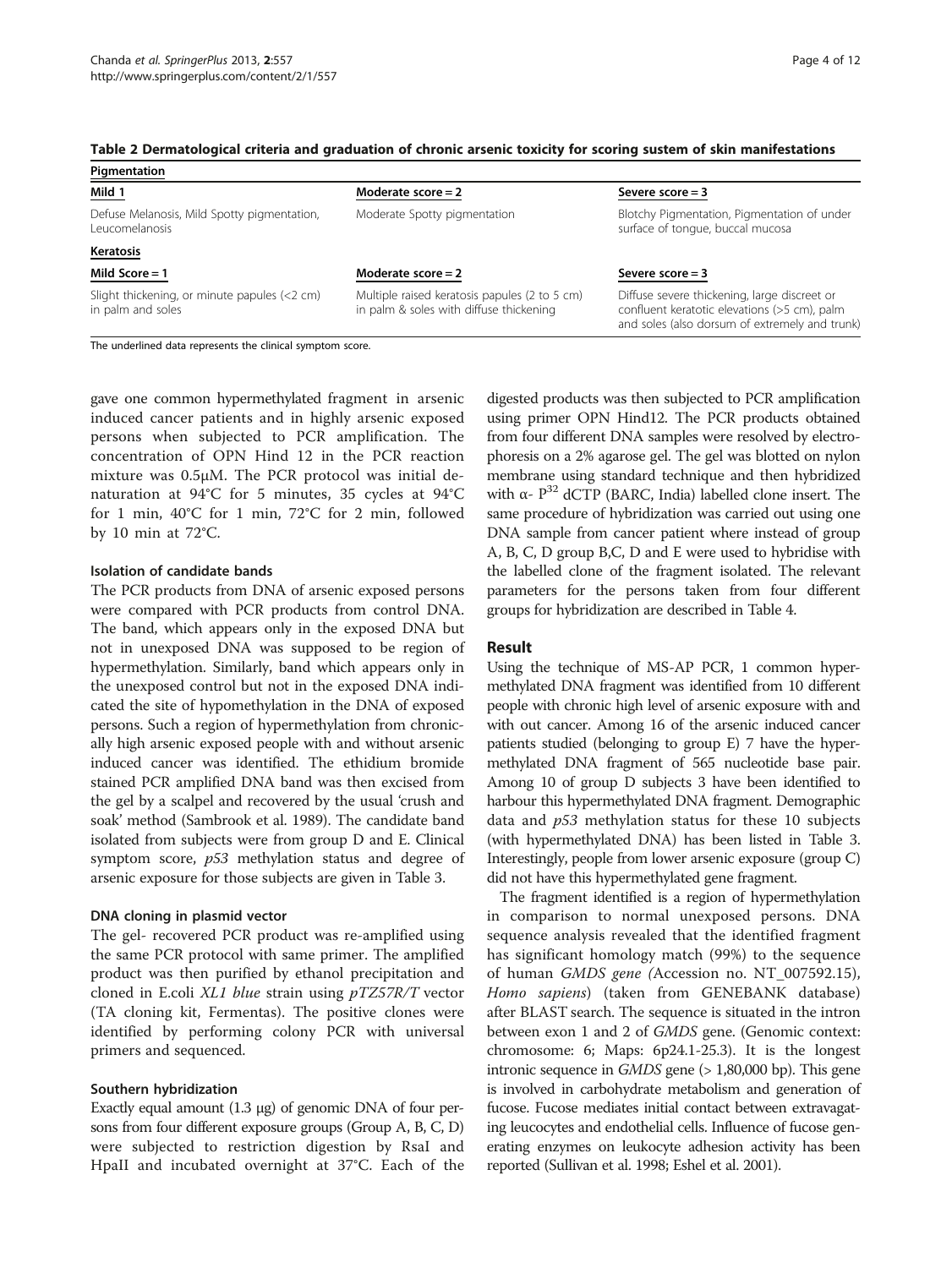| Sample  | Age (yr)/sex | Smoking status | Conc. of arsenic<br>in water µg/l | Duration of<br>exposure yrs | Degree of<br>pigmentation | Total urinary<br>arsenic µg/l | p53 methylation value |
|---------|--------------|----------------|-----------------------------------|-----------------------------|---------------------------|-------------------------------|-----------------------|
| KA 261  | 52/M         | Non smoker     | 580                               | $7^{\circ}$                 | $+++3$                    | 272.8                         | 4.46                  |
| Gr. D   |              |                |                                   |                             |                           |                               |                       |
| DHW 088 | 43/M         | smoker         | 683                               | 5                           | $+++4$                    | 89                            | 2.85                  |
| Gr. D   |              |                |                                   |                             |                           |                               |                       |
| CW045   | 38/M         | smoker         | 531                               | 5                           | $+++4$                    | 189                           | 2.46                  |
| Gr.D    |              |                |                                   |                             |                           |                               |                       |
| CNBB 33 | 48/F         | Non-smoker     | 826                               | 14                          | $+++4$                    | 212                           | 2.55                  |
| Gr.E    |              |                |                                   |                             |                           |                               |                       |
| CNBB 28 | 40/M         | Ex smoker      | 740                               | 10                          | $+++4$                    | 126                           | 1.62                  |
| Gr.E    |              |                |                                   |                             |                           |                               |                       |
| A 10    | 51/M         | smoker         | 514                               | 17                          | $++++6$                   | 211                           | 3.08                  |
| Gr.E    |              |                |                                   |                             |                           |                               |                       |
| A 15    | 47/M         | smoker         | 623                               | 13                          | $++++6$                   | 97                            | 2.09                  |
| Gr.E    |              |                |                                   |                             |                           |                               |                       |
| A 20    | 53/M         | smoker         | 744                               | 10 <sup>°</sup>             | $+++4$                    | 143                           | 2.09                  |
| Gr.E    |              |                |                                   |                             |                           |                               |                       |
| A 17    | 63/M         | smoker         | 556                               | 17                          | $++++6$                   | 171                           | 2.20                  |
| Gr.E    |              |                |                                   |                             |                           |                               |                       |
| A 21    | 61/M         | smoker         | 631                               | 10 <sup>°</sup>             | $+++++6$                  | 206                           | 2.23                  |
| Gr.E    |              |                |                                   |                             |                           |                               |                       |

<span id="page-4-0"></span>Table 3 Demographic data and p53 methylation status of subjects having GMDS gene hypermethylation

Note: The pigmentation and keratosis was assigned as a numerical score according to the degree of severity.

When the insert of the clone is hybridized to the PCR products amplified by the OPN Hind 12 primer from HpaII digested genomic DNA of persons exposed to various doses of arsenic and arsenic induced cancer, it was found that the hybridization increases in higher exposure groups and in arsenic induced cancer patients. This indicates that the segment is indeed hypermethylated in genomic DNA of persons with high arsenic exposure and also in arsenic induced cancer patients (Figure [1](#page-5-0)a, [1b](#page-5-0)). Hypermethylation rendered the fragment insensitive to digestion by the methyl sensitive enzyme HpaII at the relevant site in higher exposure group DNA and the desired region was available for amplification. So the amount of PCR product template available for associating with the probe is more in the arsenic exposed group and in cancer group with hypermethylation in their p53 promoter region than in the unexposed group.

Our identified fragment, OPN Aga 8, shows very low association with the DNA of <50 μg/l exposure group (Figure [1a](#page-5-0)). The degree of association increases gradually with the degree of arsenic exposure in higher exposure groups. The fragment isolated has a higher degree of association during hybridization with PCR product of person with arsenic induced cancer (Figure [1b](#page-5-0)).

Our results indicated that in the GMDS mRNA dataset, non-linearity was found when pair wise sequence divergence per site corrected from Kimura-2-parameter (K2P) distances were plotted against p-distances for both transition and transversion among the studied animal species, but Ts sites exhibited slightly higher saturation over Tv (Figure [2](#page-6-0)a and [2b](#page-6-0)). We have estimated Disparity Index (DI) per site of GMDS mRNA sequences between all sequence pairs Kumar and Gadagkar [\(2001\)](#page-11-0). Value

Table 4 Demographic data of subjects taken from different exposure group for southern hybridization

|   | Sample Age (yr)/<br>sex | Smoking<br>status | Conc. of arsenic in<br>water $(\mu q/l)$ | Duration of<br>exposure yrs | Degree of<br>pigmentation | <b>Total urinary</b><br>arsenic $(\mu q/l)$ | p53 methylation<br>value |
|---|-------------------------|-------------------|------------------------------------------|-----------------------------|---------------------------|---------------------------------------------|--------------------------|
|   | 40/M                    | smoker            |                                          |                             | $-$ (0)                   | 0.0                                         | 0.20                     |
| 2 | 47/M                    | smoker            | 18                                       |                             | $+$ (1)                   | 31                                          | 0.78                     |
| 3 | 52/M                    | smoker            | 314                                      |                             | $+++ (4)$                 | 87                                          | 1.95                     |
| 4 | 39/M                    | smoker            | 644                                      | 6                           | $+++ (6)$                 | 223                                         | 2.56                     |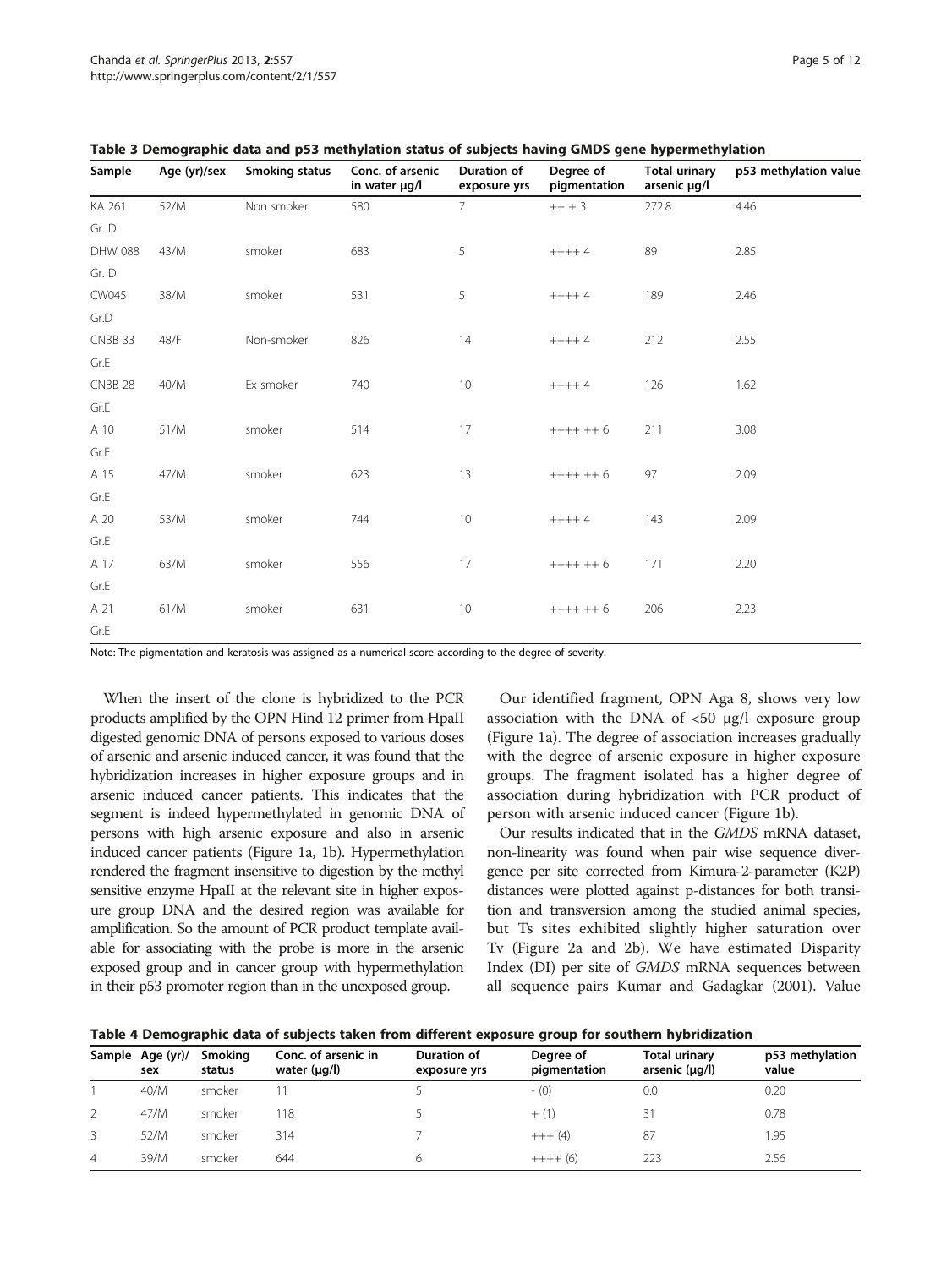<span id="page-5-0"></span>

greater than '0' indicate larger difference in base composition biases, than expected. This is based on evolutionary divergence between sequences and by chance alone. There were a total of 670 positions in the final dataset. Highest Disparity Index was observed between Apis florae and *Anopheles gambiae* ( $DI = 24.38$ ) among the other sequence pairs (Figure [3](#page-6-0)).

#### Phylogenetic analysis

Human GMDS gene sequence comparison was done with 42 different species of different animal groups, for which the sequences available in GenBank gives us the evolutionary relationship of this gene among the selected species (Table [5](#page-7-0)). Multiple sequence alignment was executed with three dataset derived from GMDS mRNA sequences using Clustal W and it was found that the sequence identified is conserved in a number of genera studied. The sequence

was further analyzed using the Kimura 2-parameter model, p-distance to assay the probability of the number of transitional and transversional substitutions per site between sequences. All positions containing gaps and missing data were eliminated. Phylogenetic tree was constructed based on Neighbor-Joining method (NJ) with Kimura 2-parameter using MEGA version 5.05 Tamura et al. ([2011\)](#page-11-0); Saha et al. [2013a](#page-11-0), [b\)](#page-11-0) from both transition and transversion data. Standard error estimate(s) were obtained by bootstrap procedure (1000 replicates). Disparity Index per site was estimated for all sequence pairs Kumar and Gadagkar ([2001\)](#page-11-0).

Maximum Composite Likelihood Estimate of the pattern of nucleotide substitution was estimated according to Tamura et al. ([2004\)](#page-11-0) where each entry shows the probability of substitution (r) from one base (row) to another base (column) (Table [6\)](#page-8-0). For simplicity, the sum of r values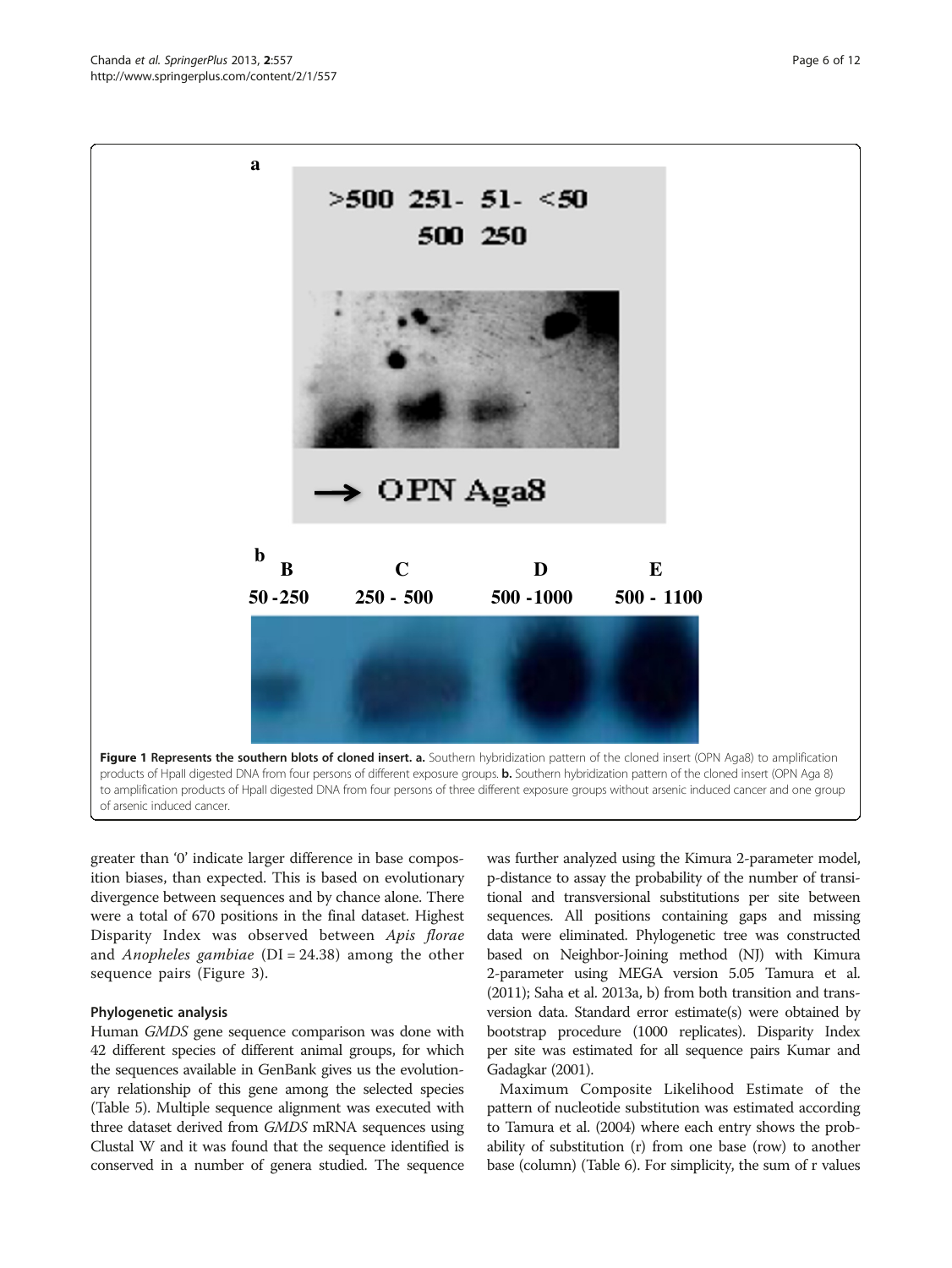<span id="page-6-0"></span>

is made equal to 100. Rates of different transitional substitutions are shown in bold and those of transversional substitutions are shown in italics. The nucleotide frequencies are 28.32% (A), 26.46% (T/U), 24.03% (C), and 21.20% (G). The transition/transversion rate ratios are  $k1 = 1.887$  (purines) and  $k2 = 3.132$  (pyrimidines). The overall transition/transversion bias is  $R = 1.219$ , where  $R = [A^*G^*k1 + T^*C^*k2]/[(A+G)^*(T+C)]$ . The whole analysis involved 42 different nucleotide sequences. All positions containing gaps and missing data were eliminated. There were a total of 670 positions in the final dataset.

GMDS mRNA derived phylogenetic tree inferred by the NJ method represented in Figure [4](#page-8-0). Due to saturation of both the substitutions, the sum of the transition and transversion for phylogenetic tree reconstruction by the NJ method based on K2P model has been used. These sequences are composed of 435 variable sites and 389 parsimony informative sites. The transition/transversion ratio and the overall mean distance has been found to be 0.96 and  $0.333 \pm 0.016$ . We have observed that GMDS sequence of Callithrix jacchus shared a common ancestor with the sister clade containing Homo sapiens, Pan troglodytes, Pongo abelii, Nomascus leucogenys and Macaca mulatta with 100% bootstrap support. Equus caballus have shown monophyly with closely related sister species Ailuropoda melanoleuca and Canis lupus which was supported by high bootstrap value (97%). Cricetulus griseus, Rattus norvegicus and Mus musculus formed a monophyletic group with high bootstrap support (100% and 99% respectively), whereas Ornithorhynchus anatinus diverged early in the tree among all other mammamls under study. NJ tree also depicted that Taeniopygia guttata, Gallus gallus and Meleagris gallopavo belong to the class Aves that have exhibited monophyletic origin and evolved parallely with the reptiles (Anolis carolinensis) but diverged after the class Amphibia and Actinopterygii. Class Insecta belongs to the phylum Arthropoda consisted of two clades, one of order Diptera

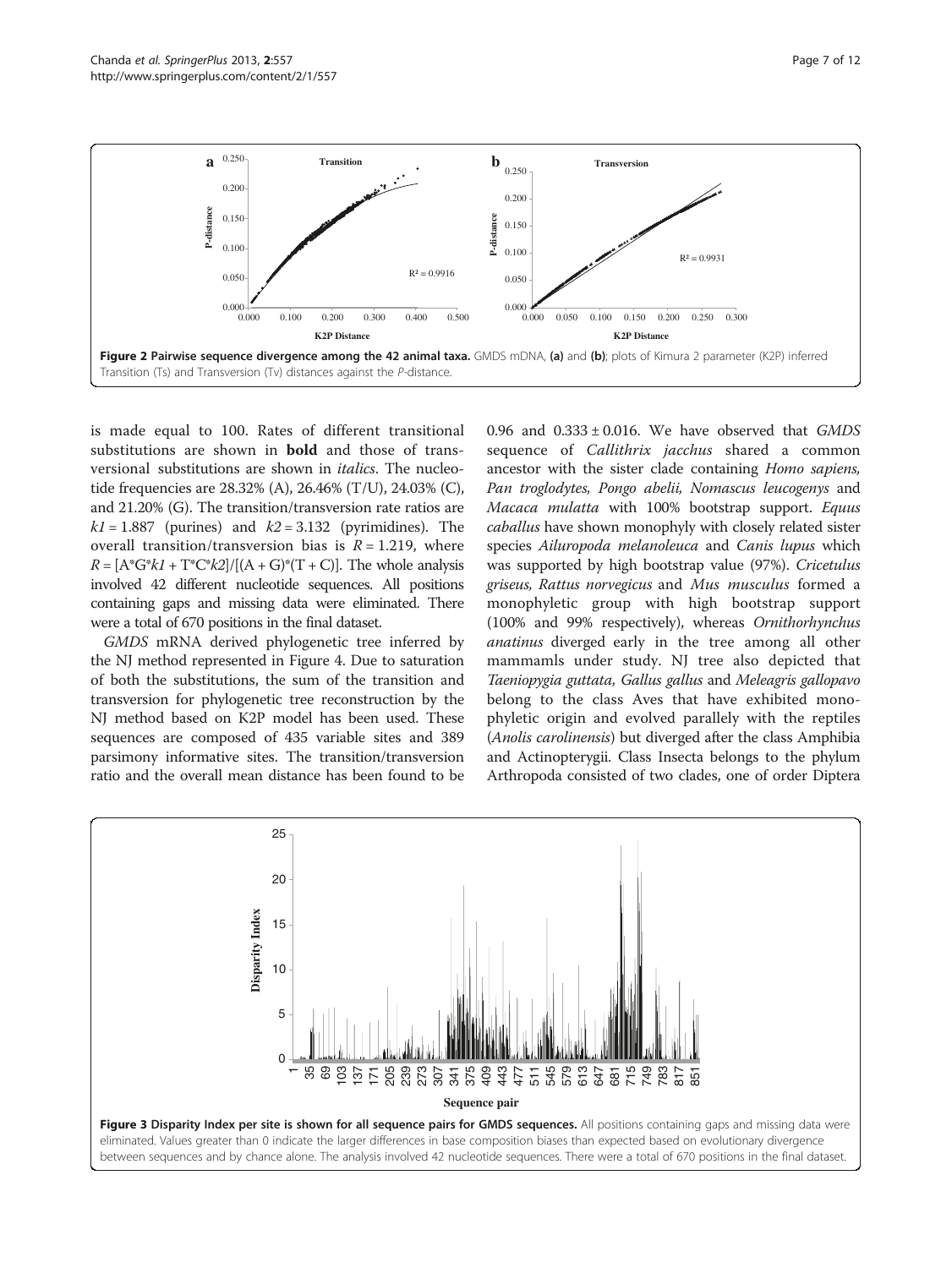<span id="page-7-0"></span>Table 5 GenBank accession numbers and size of GMD sequence of sampled taxa

| Sr. No.        | Organism                 | <b>Accession No.</b> | Size      |
|----------------|--------------------------|----------------------|-----------|
| 1              | Homo sapiens             | BC000117.1           | 1119 bp   |
| 2              | Pan troglodytes          | XM_518203.3          | 795 bp    |
| 3              | Pongo abelii             | XM_002816345.1       | 1119 bp   |
| $\overline{4}$ | Nomascus leucogenys      | XM 003272184.1       | 1119 bp   |
| 5              | Macaca mulatta           | NM_001266789.1       | 1119 bp   |
| 6              | Callithrix jacchus       | XM 002746279.2       | 1119 bp   |
| 7              | Equus caballus           | XM_001490703.3       | 1050 bp   |
| 8              | Ailuropoda melanoleuca   | XM_002922834.1       | 1119 bp   |
| 9              | Canis lupus              | XM 545311.3          | 1011 bp   |
| 10             | Loxodonta africana       | XM_003417823.1       | 1119 bp   |
| 11             | Cavia porcellus          | XM_003463230.1       | 1050 bp   |
| 12             | Bos taurus               | NM_001080331.1       | 1119 bp   |
| 13             | Oryctolagus cuniculus    | XM_002720970.1       | 1662 bp   |
| 14             | Cricetulus griseus       | NM_001246696.1       | 1119 bp   |
| 15             | Rattus norvegicus        | NM_001039606.1       | $1119$ bp |
| 16             | Mus musculus             | BC093502.1           | 1119 bp   |
| 17             | Ornithorhynchus anatinus | XM_001510089.1       | 1260 bp   |
| 18             | Anolis carolinensis      | XM 003225586.1       | 1006 bp   |
| 19             | Taeniopygia guttata      | XM 002197547.1       | 1035 bp   |
| 20             | Gallus gallus            | XM_418977.3          | 1086 bp   |
| 21             | Meleagris gallopavo      | XM_003204780.1       | 1047 bp   |
| 22             | Xenopus laevis           | BC157411.1           | 1110 bp   |
| 23             | Danio rerio              | NM_001102475.2       | 1113 bp   |
| 24             | Salmo salar              | NM_001141373.1       | $1113$ bp |
| 25             | Oreochromis niloticus    | XM_003457295.1       | 1116 bp   |
| 26             | Nematostella vectensis   | XM_001622499.1       | 1077 bp   |
| 27             | Trichoplax adhaerens     | XM_002116109.1       | 1080 bp   |
| 28             | Brachionus manjavacas    | FJ829249.1           | 1027 bp   |
| 29             | Culex quinquefasciatus   | XM_001868832.1       | 1107 bp   |
| 30             | Anopheles gambiae        | XM_308963.3          | 1089 bp   |
| 31             | Aedes aegypti            | XM 001650058.1       | 1149 bp   |
| 32             | Tribolium castaneum      | XM_968229.1          | 1071 bp   |
| 33             | Drosophila willistoni    | XM_002066598.1       | 1194 bp   |
| 34             | Amphimedon queenslandica | XM_003384374.1       | 1110 bp   |
| 35             | Brugia malayi            | XM_001898680.1       | 1164 bp   |
| 36             | Loa loa                  | XM_003138092.1       | 1143 bp   |
| 37             | Dictyostelium purpureum  | XM_003283436.1       | 1068 bp   |
| 38             | Acyrthosiphon pisum      | XM_001949034.2       | 1086 bp   |
| 39             | Nasonia vitripennis      | XM 001605356.2       | 1071 bp   |
| 40             | Megachile rotundata      | XM_003702009.1       | 1077 bp   |
| 41             | Bombus impatiens         | XM_003484683.1       | 1071 bp   |
| 42             | Apis florea              | XM_003692995.1       | 1077 bp   |

and the other of Hymenoptera. Two Nematod species, Brugia malayi and Loa loa are closely related providing 90% sequence similarity.

|  | Identified sequence OPN Aga 8 |  |  |  |
|--|-------------------------------|--|--|--|
|--|-------------------------------|--|--|--|

| <b>TCCCTCACTA</b>    | CTCAAAGTTG                            | <b>ATGACTTCTT</b>    |
|----------------------|---------------------------------------|----------------------|
| AAACCAAAAT           | GGTTGGTCAG                            | <b>AATCCAATCA</b>    |
|                      | AGAATATAAA GGCAACTGAA TAAATAAAAC CAT- |                      |
| AAAGTAA              | <b>GTGTAAAATA</b>                     | <b>CTAGTGTCCA</b>    |
| GACATCTGAG           | ATGTATGTGG                            | CTACTATGAA           |
| <b>ACTTCCACAG</b>    | <b>CTGTACCGGC</b>                     | CGGGAGCTCA           |
| CGTGGTTCCC           | CAGGTTTAAC                            | <b>AGAACCCATT</b>    |
| ACCAGTAAGA           | <b>GTTTTATTTG</b>                     | CTTAATAAAT           |
| <b>TACATTCTAA</b>    | AGCACAATAG                            | <b>CCTAGGCTCA</b>    |
| TAGCTGTAAA           | ATTGCCAAAT                            | <b>ATTGTCAATG</b>    |
| <b>ACCACTCTCT</b>    | <b>GGTCATAAAT</b>                     | AACAAAATAA           |
| <b>TCTTGTGACT</b>    | CATTGGATTT                            | TTGATTCC-            |
| CAAGGCGATTCT         | <b>TTCTCGCCAT</b>                     | TACTCAAAAA           |
| TGTGAAAAAG           |                                       | TGCCTCTACGTGGCATTTTA |
| TGGAGGATAT           | AAATTACTCA                            | AAGGAGATGA           |
| CATAGGACAGATTTGTAGGC |                                       | CGAGTAACAG           |
| GAACCAGCCA           | ACCAACTGTG                            | TAAATTAAA-           |
| GAACTAGTGAC          | AAAGAAGAGG                            | <b>GCTAGTGAAA</b>    |
|                      | GAATTCTGAA ATCCTAAGAA CAGAT           |                      |
|                      |                                       |                      |

# **Discussion**

The mechanism by which arsenic contributes to the development of cancer is currently a subject of intense interest. Arsenic does not act as a point mutagen. However, metabolism of arsenic involves methylation of inorganic arsenate to dimethyl arsinic acid via alternating reduction of pentavalent arsenic to trivalent arsenic and addition of methyl group (Vahter [1999;](#page-11-0) Donohue and Abernathy [2001](#page-10-0)). The arsenic methyl transferase uses the same methyl donor SAM as DNA methyltransferase (Dnmt) and other methyltransferases. Interaction of arsenic methylation/detoxification pathway with DNA methylation pathway and consequent imbalance in DNA methylation has been envisaged. Increase of cytosine methyltransferase transcript after arsenic exposure has been reported (Zhong et al. [2001](#page-11-0)), and this might explain the initial hypermethylation through excessive induction of the enzyme. On the other hand prolonged arsenic exposure may cause depletion of the SAM pool due to over consumption of the methyl groups by arsenic methyltransferase, and cause hypomethylation of DNA. Although we have failed to isolate any hypomethylated fragment from patients who have arsenic induced cancer or persons having chronic high level of exposure with systemic manifestations, yet, there was number of subjects with  $p53$  promoter hypomethylation in our previous study (Chanda et al. [2006](#page-10-0)). In fact decrease of tissue arsenic burden has been correlated with methionine intake in experiments with laboratory rats exposed to arsenic (Nandi et al. [2005\)](#page-11-0). Interestingly the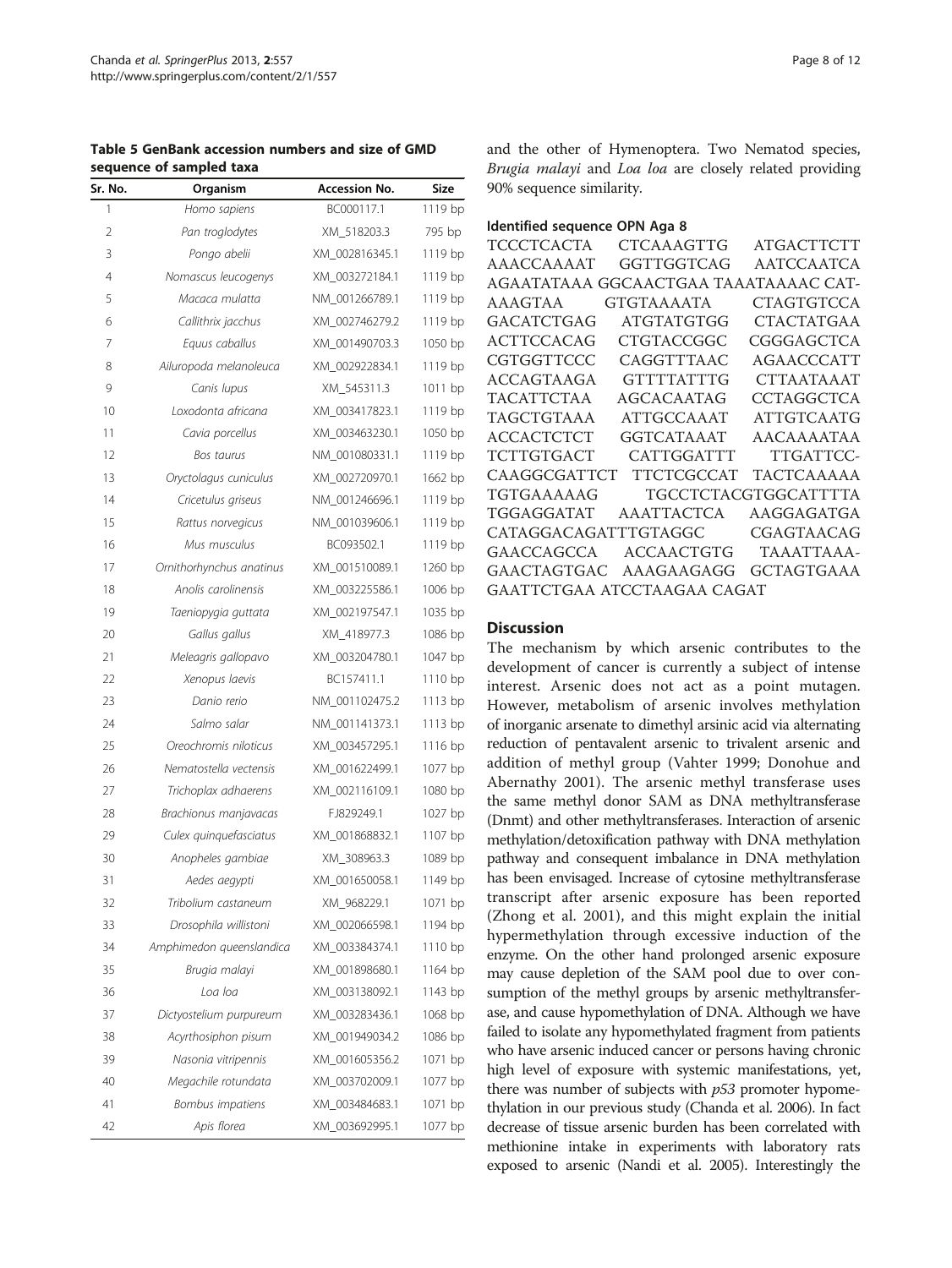<span id="page-8-0"></span>Table 6 Maximum composite likelihood estimate of the pattern of nucleotide substitution

| А                        |      | C                        | G     |
|--------------------------|------|--------------------------|-------|
| $\overline{\phantom{a}}$ | 5.91 | 4.73                     | 10.12 |
| 6.32                     | ۰    | 14.82                    | 5.36  |
| 6.32                     | 18.5 | $\overline{\phantom{a}}$ | 5.36  |
| 11.93                    | 5.91 | 4.73                     |       |
|                          |      |                          |       |

Note: Specificity for the bold symbols are justified in result.

fragment of GMDS gene isolated from subjects having high degree of arsenic exposure and relatively high degree of p53 methylation are from male subjects except one. We had not found any correlation between sex and p53 methylation status in our previous study (Chanda et al. [2006\)](#page-10-0). The hypermethylated gene fragment has been isolated from both smokers and nonsmokers although in the present study the number of smoker having GMDS gene intron

hypermethylation is 8 out of 10. In our previous study we showed that there was no association between the p53 and p16 methylation status with individual's smoking habit. In this study, due to small sample number, we could not carry out statistical evaluation for correlation between smoking habit and GMDS gene methylation. The fragment isolated in this study is from 9 male subjects and only one female subject out of 10 subjects. Increase in number of study subjects and consequent rise in the number of subjects having GMDS gene hypermethylation may provide definite information about the association (if any) of sex specificity of GMDS gene hypermethylation with arsenic exposure in human.

Such aberrant methylation of the genome leading to gene expression anomalies and have been mooted as possible mechanism of arsenic induced carcinogenesis. Cancer, which results from inappropriate expression of genes, may involve hypomethylation of protooncogene

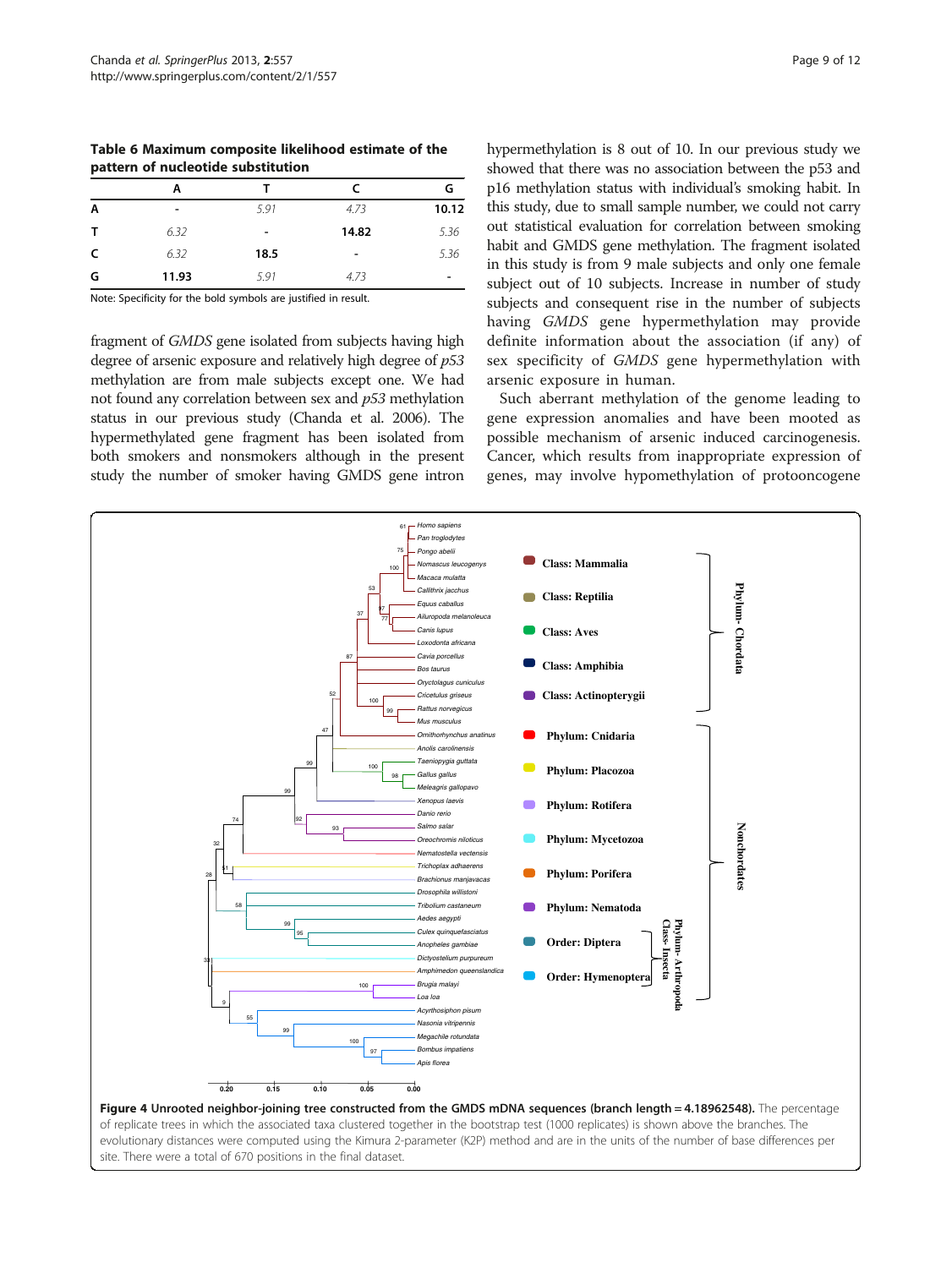and/or hypermethylation of tumor suppressor genes that can alter the level of their expression and thereby promote cancer. In fact, there are recent observations that widespread methylation changes occur during tumor development (Jones and Baylin [2002](#page-11-0)).

Overall, tumor cell DNA is hypomethylated compared to normal cell DNA and underexpression of *Dnmt1* gene causes aggressive tumor induction in genetically engineered mice (Gaudet et al. [2003](#page-10-0)). However, for some tumor suppressors like  $p16$ ,  $p15$  methylation is a common alternative to point mutation and in others like RASSF1A or H1C1, it is the only mechanism for tumor specific loss of function (Jones and Baylin [2002\)](#page-11-0). Silencing of genes like TIMP-3 through methylation has been associated with metastasis (Darnton et al. [2005\)](#page-10-0).

Methylation of DNA is maintained by a balance of the activity of DNA methyltransferase (Dnmt 1, Dnmt 3a and Dnmt 3b) and DNA demethylase (mbd2) activity. Inhibition of mbd2 by antisense expression results in inhibition of anchorage-independent growth of antisense transfected cancer cells or cells infected with an adenoviral vector expressing antisense mbd2 (Slack et al. [2002](#page-11-0)). Expression of Dnmt mRNA is significantly high in gastric cancer in comparison to non-cancerous gastric mucosa (Fang et al. [2004\)](#page-10-0). Similarly level of mbd2 mRNA level is significantly lower in gastric cancer tissue than normal gastric mucosa (Fang et al. [2004](#page-10-0)).

Previous works with human adenocarcinoma cell line in tissue culture showed that arsenic induces significant changes in methylation status in tumor suppressor gene  $p53$  Mass and Wang ([1997\)](#page-11-0). Later, using arsenic exposed human kidney cell lines global hyper and hypomethylation has been demonstrated by the same group (Zhong et al. [2001](#page-11-0)). DNA sequencing and SssI methylase assay were used for estimation of genomic CpG methylation level. Arsenic exposure of A 549 cells in culture resulted in a dose dependent increase in cytosine methylation in  $p53$  gene and a small increase in global methylation Mass and Wang ([1997\)](#page-11-0). Later we have shown that arsenic induces genomic hypermethylation in chronically exposed persons Majumder et al. [\(2010](#page-11-0)). An increase in the rate of transcription of DNA methyltransferase gene in cells exposed to arsenite was detected by RT-PCR (Zhong et al. [2001](#page-11-0)). Our group has demonstrated for the first time that there is dose dependent enhancement of methylation in the promoter region of p53 and p16 tumor suppressor genes of genomic DNA extracted from peripheral blood leucocytes of persons exposed to various doses of arsenic (Chanda et al. [2006\)](#page-10-0). However, both these genes are associated with cell cycling and repair, and the possibility exists that methylation perturbation observed is engineered through disturbances in cell cycle produced by arsenic, and is local, rather than a global effect of arsenic.

In the present work we have investigated that whether there is any probable common target for aberrant DNA methylation after arsenic exposure in exposed persons apart from  $p53$  or  $p16$  gene methylation. We have successfully identified one fragment of hypermethylated DNA from persons exposed chronically to arsenic and persons having arsenic cancer. The subjects have been chosen from our previous study population (Chanda et al. [2006](#page-10-0)) having hypermethylated p53 promoter region with chronic high level of arsenic exposure with and without arsenic induced cancer. Therefore persons having GMDS gene intron hypermethylation also have p53 promoter hypermethylation. Thus this study reflects an association between the p53 promoter hypermethylation with GMDS gene intron hypermethylation in chronic high level of arsenic exposed people. The fragment was isolated from both peripheral blood leukocyte DNA and from cancer biopsy tissue of persons having arsenic induced cancer. The hypermethylated DNA fragment is from GMDS gene responsible for fucose metabolism. GMDS is the binding partner of tankyrase which is needed to be associated for the first step of fucose biosysnthesis (Bisht et al. [2012\)](#page-10-0). Oligosaccharides are involved in various aspects of life process including birth, differentiation, growth, inflammation, carcinogenesis, and cancer metastasis. Fucosylation is one of the most important oligosaccharide modifications in cancer. This type of glycomodification can be treated as a biomarker in cancer (Moriwaki et al. [2009](#page-11-0); Miyoshi et al. [2012\)](#page-11-0).

Fucosylated alpha-fetoprotein (AFP) is widely used in the diagnosis of hepatocellular haptoglobin have also been found in sera of patients with various carcinomas (Miyoshi et al. [2012](#page-11-0)). Deletion mutation of the GMDS gene plays a pivotal role in fucosylation in human colon cancer. Loss of function mutation of this gene may lead to a virtually complete deficiency of cellular fucosylation, tumor progression and metastasis (Nakayama et al. [2013](#page-11-0)) and transfection of the wild-type GMDS into HCT116 cells restored the cellular fucosylation. This type of GMDS mutation resulted in resistance to TRAIL-induced apoptosis followed by escape from immune surveillance (Moriwaki et al. [2009;](#page-11-0) Haltiwanger [2009](#page-10-0); Moriwaki et al. [2011](#page-11-0)) and thus promote carcinogenesis. Further, epigenetic regulation of fucosylation and TRAIL induced apoptosis in conjunction to cancer had been studied by same group (Moriwaki et al. [2010\)](#page-11-0). Although in the present study we have not shown any association with the level of fucose in patients with GMDS gene hypermethylation, but still GMDS gene fragment hypermethylation is associated with  $p53$  hypermethylation with development of arsenic induced cancer (in group E) or severe skin manifestations (in group D) as a result of chronic high level of exposure. In the present study we have not work out the degree of correlation (if any,) between the GMDS intron hypermethylation and p53 promoter hypermethylation,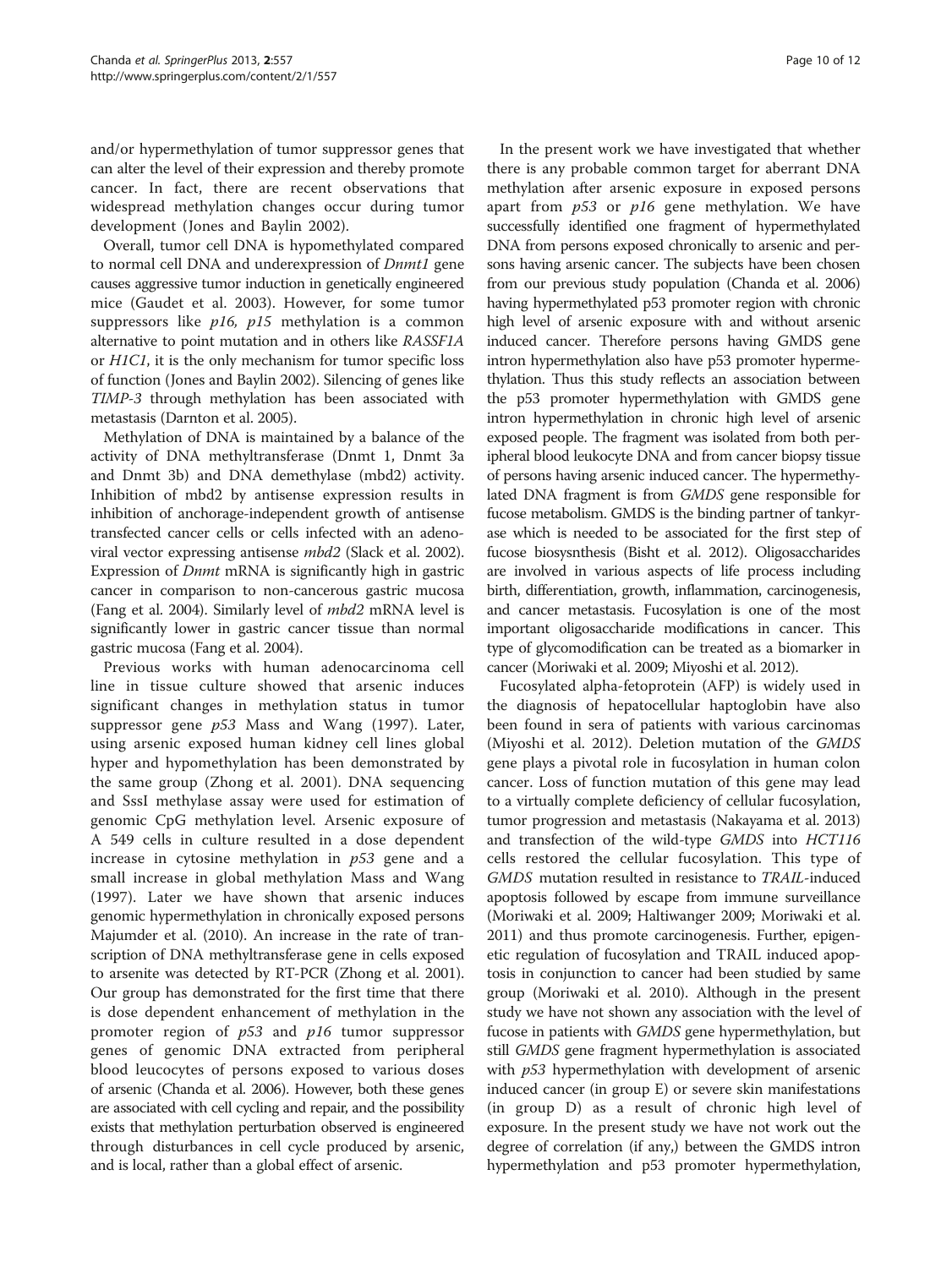<span id="page-10-0"></span>(as quantitative analysis of GMDS gene hypermethylation has not been studied here), although this study signifies the association between p53 promoter hypermethylation and GMDS gene hypermethylation after chronic arsenic exposure.

The intronic fragment isolated in the present study showed hypermethylation in comparison to normal unexposed subjects. This epigenetic modification may be involve in transcriptional modification and may modify the ultimate cellular level of GMDS enzyme. As it is reported that aberrant methylation of introns or intergenic regions can regulate non coding RNA function to modify the degree of transcription of a gene and the exonal expression is dependent over the local methylation status rather than the promoter region (Cheung et al. 2011). Consequences of intron methylation have also been studied by Hoivik et al. ([2011\)](#page-11-0) and Jowaed et al. ([2010](#page-11-0)) in two separate studies where it was reported that intron methylation is associated with altered expression. Moreover, dense methylation surrounding transcription start site or near the first exon is tightly linked with gene silencing (Brenet et al. 2011).

Till to date this is the first report of GMDS intron hypermethylation in chronic arsenic exposure with and without malignancy. Reports are also unavailable regarding association between  $p53$ ,  $p16$  gene hypermethylation and GMDS gene hypermethylation in human cancer as well as in arsenic induced cancer.

During the initial stage of the experiments we did observe some bands of hypomethylation, but we failed to clone them. It might be mentioned that in our previous investigations too, we observed far fewer hypomethylation cases. It is postulated that overexposure of arsenic and its biotransformation causes depletion of SAM, leading to hypomethylation of DNA. Hence extensive hypomethylation probably needs a very high exposure, which is achieved in artificial tissue culture systems, but rarely in real life situation. In the tissue culture experiments too, the study with cells exposed to arsenite for 2–4 weeks observed mostly hypermethylation and a few hypomethylation cases (Zhong et al. [2001\)](#page-11-0). Chronic exposure of 18 weeks at low dose, on the other hand produced extensive hypomethylation and transformation in rat hepatocyte cell line (Zhao et al. [1997](#page-11-0)).

# Conclusion

To sum up, this is the first report of GMDS gene fragment hypermethylation in the peripheral blood leukocyte DNA of persons exposed to arsenic. To ascertain this fragment of hypermethylation as a biomarker for arsenic induced cancer and chronic arsenic exposure researchers require repetition of such work in large sample group.

#### Competing interests

The authors declare that there is no conflict of interest exists.

#### Authors' contributions

CS and DUB are contributing for the conception, design and planning of the work. The data analysis and interpretation has been done by CS. GDN is the contributor for clinical analysis of the subjects, GB and SJ are contributing for the in silico analysis of the sequence. Main drafting have been done by CS and DUB. All authors read and approved the final manuscript.

#### Acknowledgement

Help and advice of Dr. S Mukhopadhyay and Dr. S. Kundu at various stages of the work is acknowledged. DNGM Foundation provided partial financial support. No financial relationship exists between authors and the organization which have financially support the research.

#### Author details

<sup>1</sup>Department of Biophysics, Molecular biology & Genetics, University of Calcutta, Kolkata, West Bengal 700092, India. <sup>2</sup>Department of Physiology, Presidency University, Kolkata, West Bengal 700073, India. <sup>3</sup>Department of Gastroenterology, Institute of Post-Graduate Medical Education & Research, Kolkata, West Bengal, India. <sup>4</sup>DNGM Research Foundation, Kolkata, West Bengal, India. <sup>5</sup>Department of Biotechnology, Presidency University, Kolkata West Bengal 700073, India.

#### Received: 19 June 2013 Accepted: 26 September 2013 Published: 24 October 2013

#### References

- Atallah R, Kalman DA (1991) Online photooxidation for the determination of organic arsenic compounds by AAS with continuous arsine generation. Talanta 38:167–178
- Becker DJ, Lowe JB (2003) Fucose: biosynthesis and biological functions in mammals. Glycob 13(7):41–53
- Bisht KK, Dudognon C, Chang WC, Sokol ES, Ramirez A, Smith S (2012) GDP-Mannose- 4,6-dehydratase is a cytosolic partner of tankyrase 1 that inhibits its poly(ADP-Ribose) polymerase activity. Mol Cell Biol 32(15):3044–3053
- Brenet F, Moh M, Funk P, Feierstein E, Viale AJ, Socci ND, Scandura JM (2011) DNA methylation of the first exon is tightly linked to transcriptional silencing. PLoS ONE 6(1):e14524. doi:10.1371/journal.pone.0014524
- Chanda S, Dasgupta UB, GuhaMazumder D, Gupta M, Chaudhuri U, Lahiri S, Das S, Ghosh N, Chatterjee D (2006) DNA hypermethylation of promoter of gene p53 and p16 in arsenic-exposed people with and without malignancy. Toxicol Sci 89:431–437
- Cheung HH, Davis AJ, Lee TL, Pang AL, Nagrani S, Rennert OM, Chan WY (2011) Methylation of an intronic region regulates miR-199a in testicular tumor malignancy. Oncogene 30(31):3404–3415. doi:10.1038/onc.2011.60
- Darnton SJ, Hardie LJ, Muc RS, Wild CP, Casson AG (2005) Tissue inhibitor of metalloproproteinase-3 (TIMP3) gene is methylated in the development of oesophageal adenocarcinoma: Loss of expression correlates with poor prognosis. Ins J Canc 115:351–358
- Donohue JM, Abernathy CO (2001) Arsenic methylation and the S-Adenosylmethionine - mediated transmethylation/transsulfuration pathway. In: Chappel WR, Abernathy CO, Calderon RL (eds) Arsenic Exposure and Health Effects IV. Elsevier, Oxford, pp 367–379
- Eshel R, Besser M, Zanin A, Sagi-Assif O, Witz IP (2001) The FX enzyme is a functional component of lymphocyte activation. Cell Immunol 213:141–148
- Fang JY, Cheng ZH, Chen YX, Lu R, Yang L, Zhu HY, Lu LG (2004) Expression of Dnmt1, demethylase, MeCP2 and methylation of tumor- related genes in human gastric cancer. World J Gastroenterol 10:3394–3398
- Gaudet F, Hodgson JG, Eden A, Jackson-Grusby L, Dausman J, Gray JW, Leohardt H, Jaenisch R (2003) Induction of tumors in mice by genomic hypomethylation. Science 300:489–492
- Goering PL, Aposhian HV, Mass MJ, Cebrian M, Beck BD, Waalkes MP (1999) The enigma of arsenic carcinogenesis: role of metabolism. Toxicol Sci 49:5–14
- GuhaMazumder DN (2001) Clinical aspects of chronic arsenic toxicity. J Assoc Phys 49:650–655
- GuhaMazumder DN, Haque R, Ghosh N, De BK, Santra A, Chakrabarty D, Smith AH (1998) Arsenic levels in drinking water and the prevalence of skin lesions in WestBengal, India. Int J Epidemiol 27:871–877
- Haltiwanger RS (2009) Fucose is on the TRAIL of colon cancer. Gastroenterology 137(1):36–39